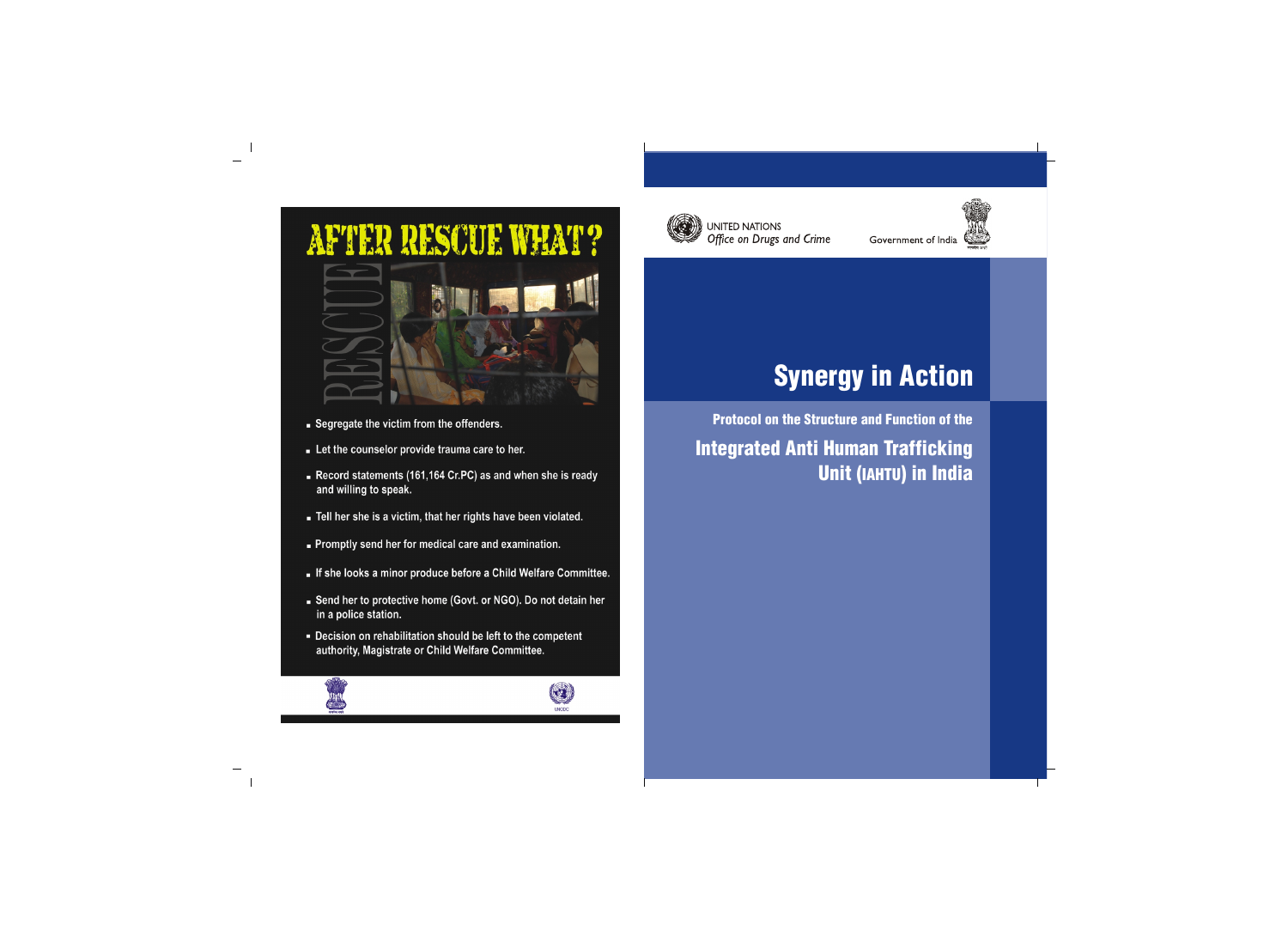



## Synergy in Action

### Protocol on the Structure and Function of the

### Integrated Anti Human Trafficking Unit (IAHTU) in India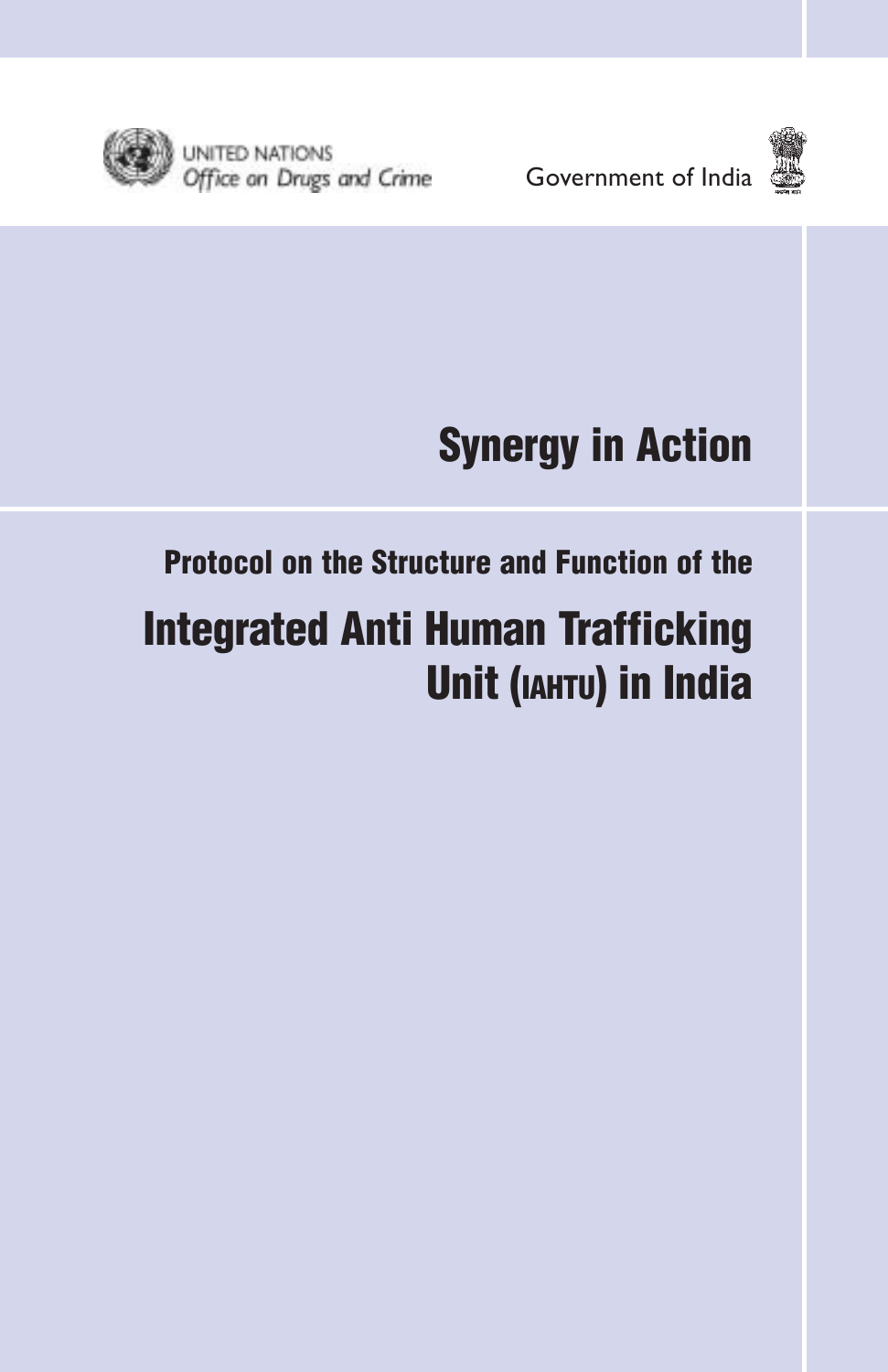© UNODC, 2007

Year of Publication: 2007

A publication of United Nations Office on Drugs and Crime Regional Office for South Asia

EP 16/17, Chandragupta Marg Chanakyapuri New Delhi - 110 021

Disclaimer

This Protocol has been compiled by Project IND/S16 of United Nations Office on Drugs and Crime, Regional Office for South Asia. The opinions expressed in this document do not necessarily represent the official policy of the United Nations Office on Drugs and Crime. The designations used do not imply the expression of any opinion whatsoever on the part of the United Nations concerning the legal status of any country, territory or area or of its authorities, frontiers or boundaries.

Language Editor: Ms. Bindu Badshah Poster developed by: Prajwala

Designed and printed by: ISHTIHAAR Tel: 91-11-23733100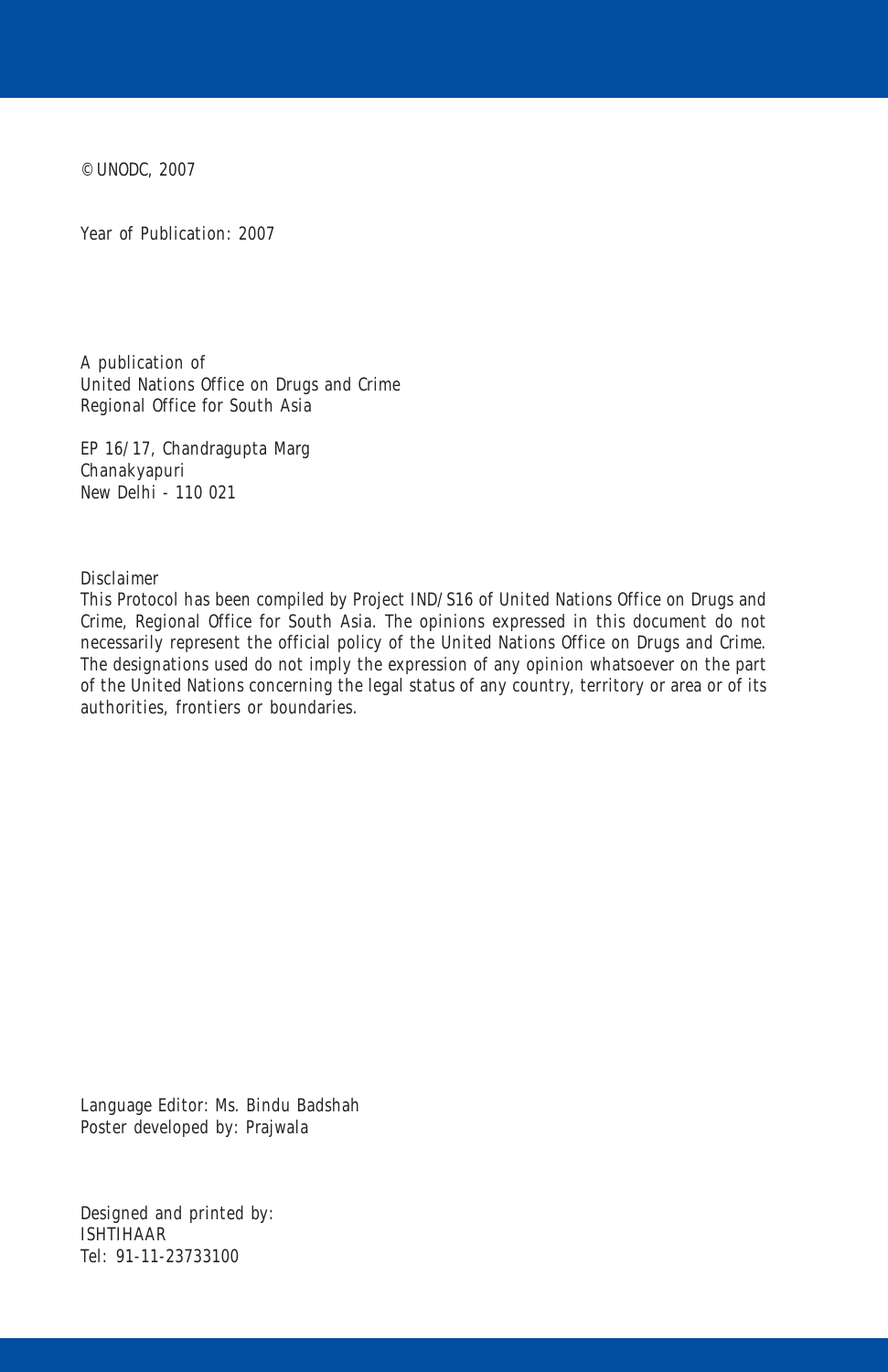## **CONTENTS**

|                | 2. Legal support in the functioning of IAHTU  7   |  |
|----------------|---------------------------------------------------|--|
|                |                                                   |  |
| 4.             | Staff, equipment, infrastructure and resources  9 |  |
| 5 <sub>1</sub> | Memorandum of Understanding (MOU) among           |  |
| 6.             |                                                   |  |
| 7.             |                                                   |  |
| 8.             |                                                   |  |
| 9.             |                                                   |  |
|                | 10. Role of local government/ Panchayat Raj       |  |
|                |                                                   |  |
|                |                                                   |  |
|                |                                                   |  |
|                |                                                   |  |
|                |                                                   |  |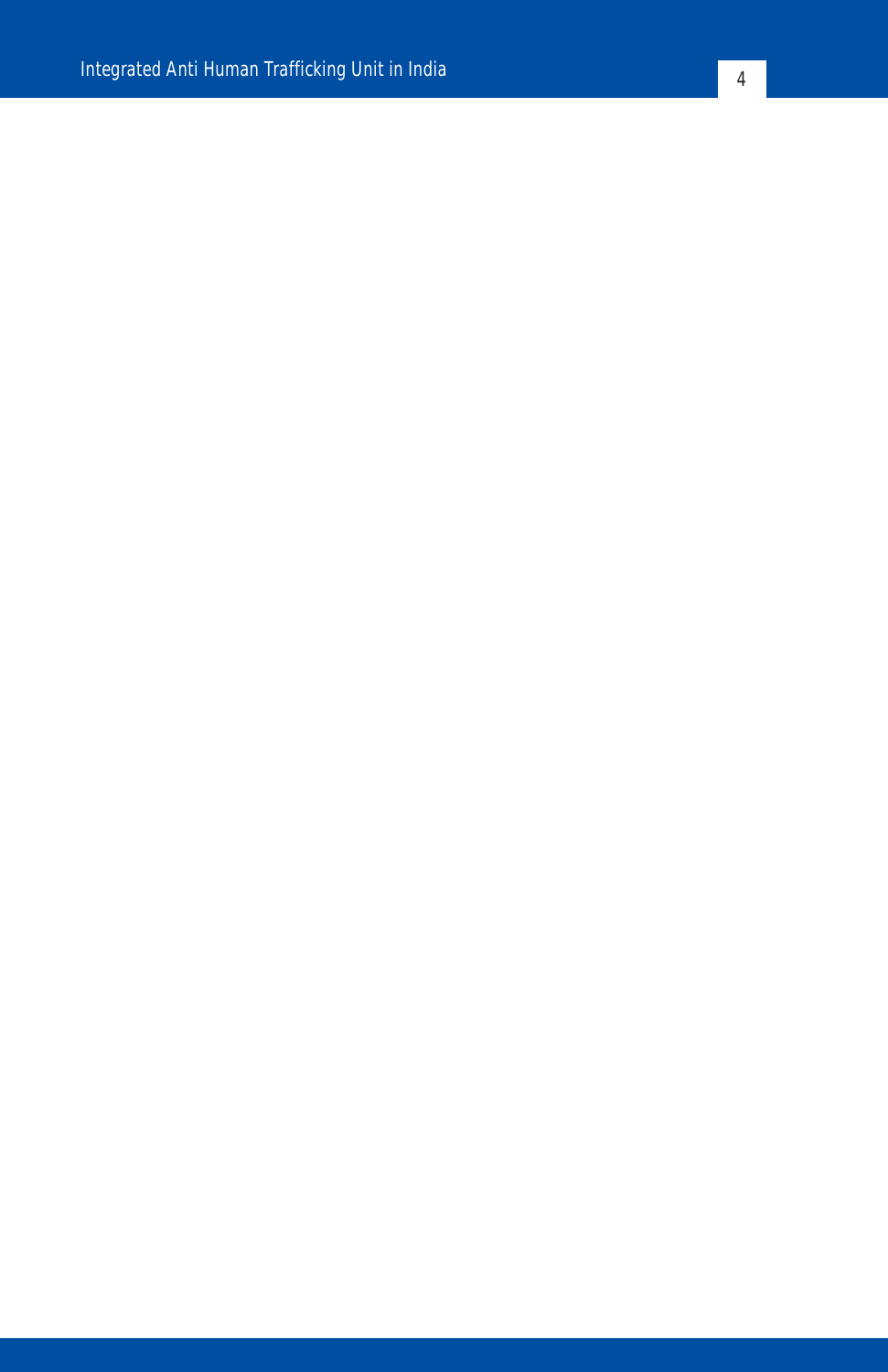#### **The Context**

United Nations Office on Drugs and Crime, Regional Office for South Asia in partnership with the Ministry of Home Affairs, Government of India, is implementing Project IND/S16 on "Strengthening Law Enforcement Response to Human Trafficking". The project aims to intensify efforts to combat trafficking through capacity building of law enforcement personnel (police and prosecutors) in five states - Andhra Pradesh, Bihar, Goa, Maharashtra and West Bengal. One of the components of this project is to develop (or strengthen) Integrated Anti-Human Trafficking Units (IAHTU) at the state level. The Unit is founded on a systematic understanding and assessment of the dimensions of human trafficking and the existing response systems. This Protocol provides a basic framework for the establishment and functioning of the IAHTU within existing response systems. It seeks to create an effective partnership among several stakeholders engaged in providing responses to human trafficking in India. It may be mentioned here that the universal need for establishing specialist anti-trafficking units comprising all stakeholders has been recognized by the United Nations Office on Drugs and Crime (UNODC Tool Kit to Combat Trafficking in Persons, GLOBAL PROGRAMME AGAINST TRAFFICKING IN HUMAN BEINGS, 2006. P. 86)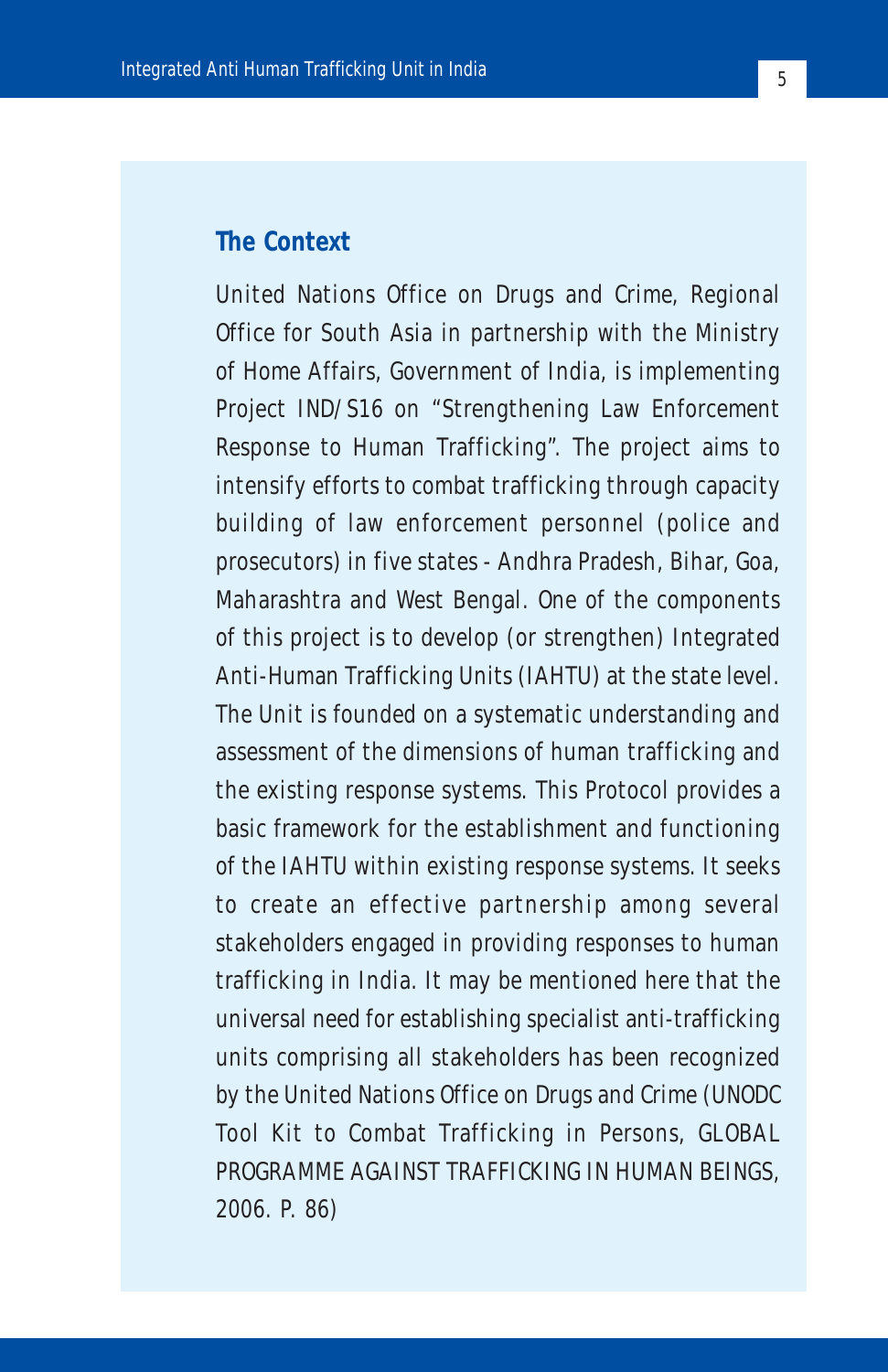#### **1. The Rationale**

Human trafficking (HT) is an organized crime involving multiple abuses and abusers**.** Combating and preventing HT requires special skills and efforts. Survivors of trafficking require focused care and attention. Rescue and post rescue activities have to be based on human rights and the 'best interest of the victim'. The offences with linkages at several places need to be investigated and all offenders brought to book. Steps for prevention have to focus on all relevant places – source, transit and destination. Effective law enforcement requires that all these activities be attended to simultaneously. This calls for synergy and involvement of several responders, including officials from departments of police, prosecution, welfare and health, agencies who run Shelter, Protective and Children's Homes, civil society partners, and media. Based on all these factors, and as part of the mandate of Project IND/S16, UNODC facilitated setting up Special Task Forces involving the primary responders, who need to work together in addressing the issues of human trafficking. This task force has been named the 'Integrated Anti Human Trafficking Unit' (IAHTU).

An IAHTU is a special unit set up within the existing police machinery to deal with crimes of HT in a holistic manner. The rationale for IAHTU is explicit in its mandate, which includes:

- Ensuring focused attention in dealing with offences of HT;
- Providing a multi– disciplinary approach and a joint response by all stake holders, such as police, prosecutors, NGOs, civil society and media;
- Bringing about inter-departmental collaboration among the police and all other government agencies and departments, such as women and child, labour, health, etc.;
- Bringing about inter-agency collaboration among government agencies and non-state actors like, NGOs and corporates;
- Bringing about effective networking among various civil society partners, especially those working on specialized aspects of anti human trafficking;
- Ensuring a human rights approach in the response systems;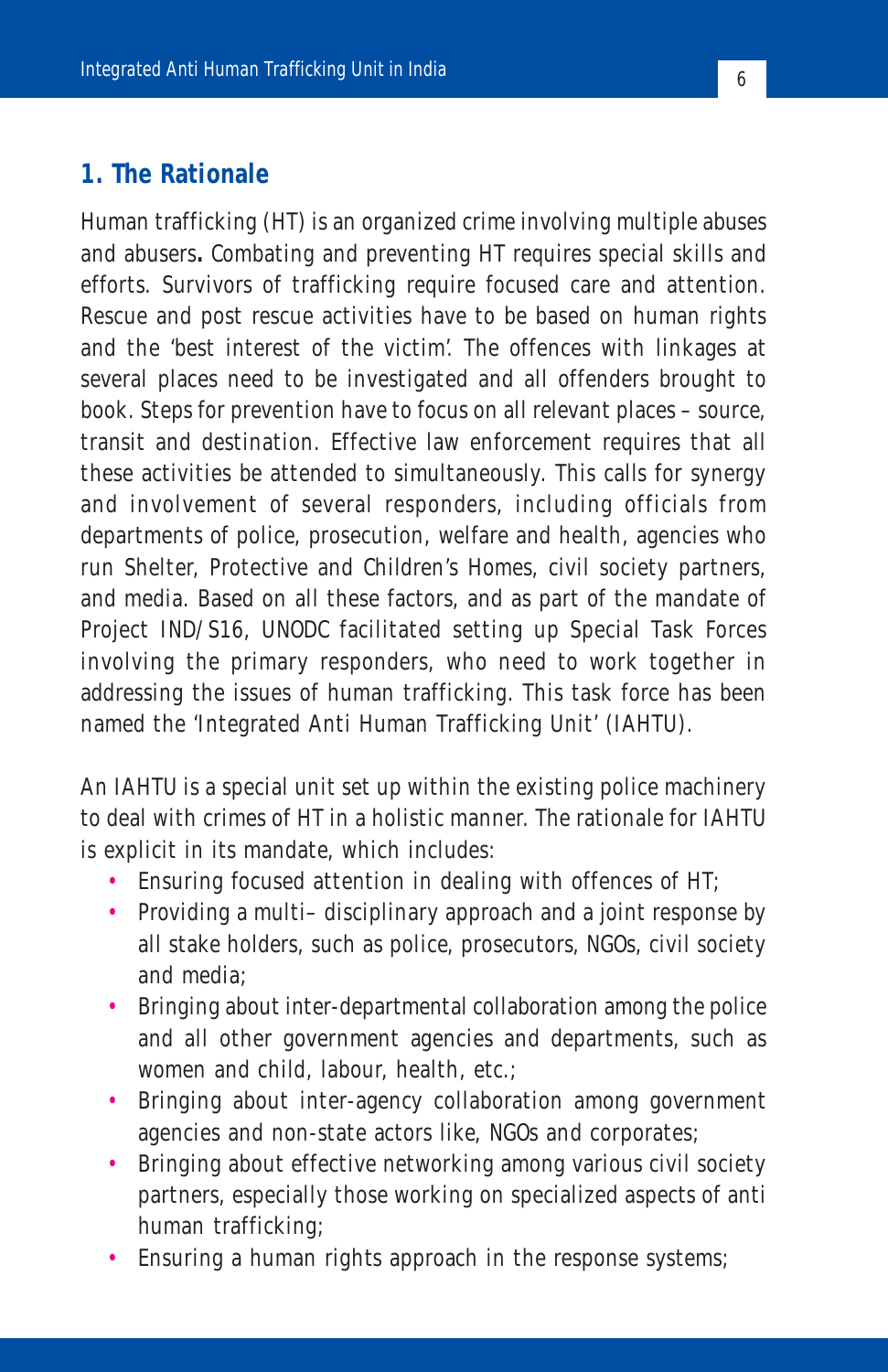- Ensuring a victim-centric approach which ensures the 'best interest of the victim/ survivor' and prevents 'secondary victimization/ re-victimization' of the victim;
- Ensuring a gender sensitive and child rights sensitive approach in dealing with trafficked victims;
- Ensuring an 'organized crime' perspective in dealing with trafficking crimes.

The IAHTUs have a comprehensive mandate for attending to the 3 P's, that is Prevention, Prosecution and Protection:

- **Prevention** to prevent trafficking crimes
- **Prosecution** to prosecute all the offenders, conspirators and abettors
- **Protection** to ensure best care and attention to the survivors and ensure that they are not harmed further.

#### **2. Legal support in the functioning of IAHTU**

Law enforcement agencies are mandated under the Constitution of India and the various substantive and procedural laws to undertake activities relating to prevention of crimes, prosecution of offenders and protection of the victims of crimes of trafficking. The existing laws also provide civil society partners with legal support (for eg. s. 43 Cr. PC empowers any private person to arrest a trafficker). The police are empowered u/s. 15 and 16 ITPA, to carry out search and rescue of trafficked persons. The ITPA provides legal mandate to NGOs and social workers u/s. 13 (3) (b) and envisages the setting up of an advisory body (consisting of NGOs including women, numbering up to five persons) to advise the special police officer on the working of the ITPA. S. 17 (5) ITPA gives the Magistrate powers to summon a panel of five persons, three of whom wherever practicable, shall be women, to assist him in matters pertaining to the intermediate custody of rescued persons. The Magistrate needs to keep a list of experienced NGOs, particularly women social welfare workers working on anti human trafficking. According to s. 17A ITPA, the Magistrate has to get Home Verification and investigation carried out by a recognized welfare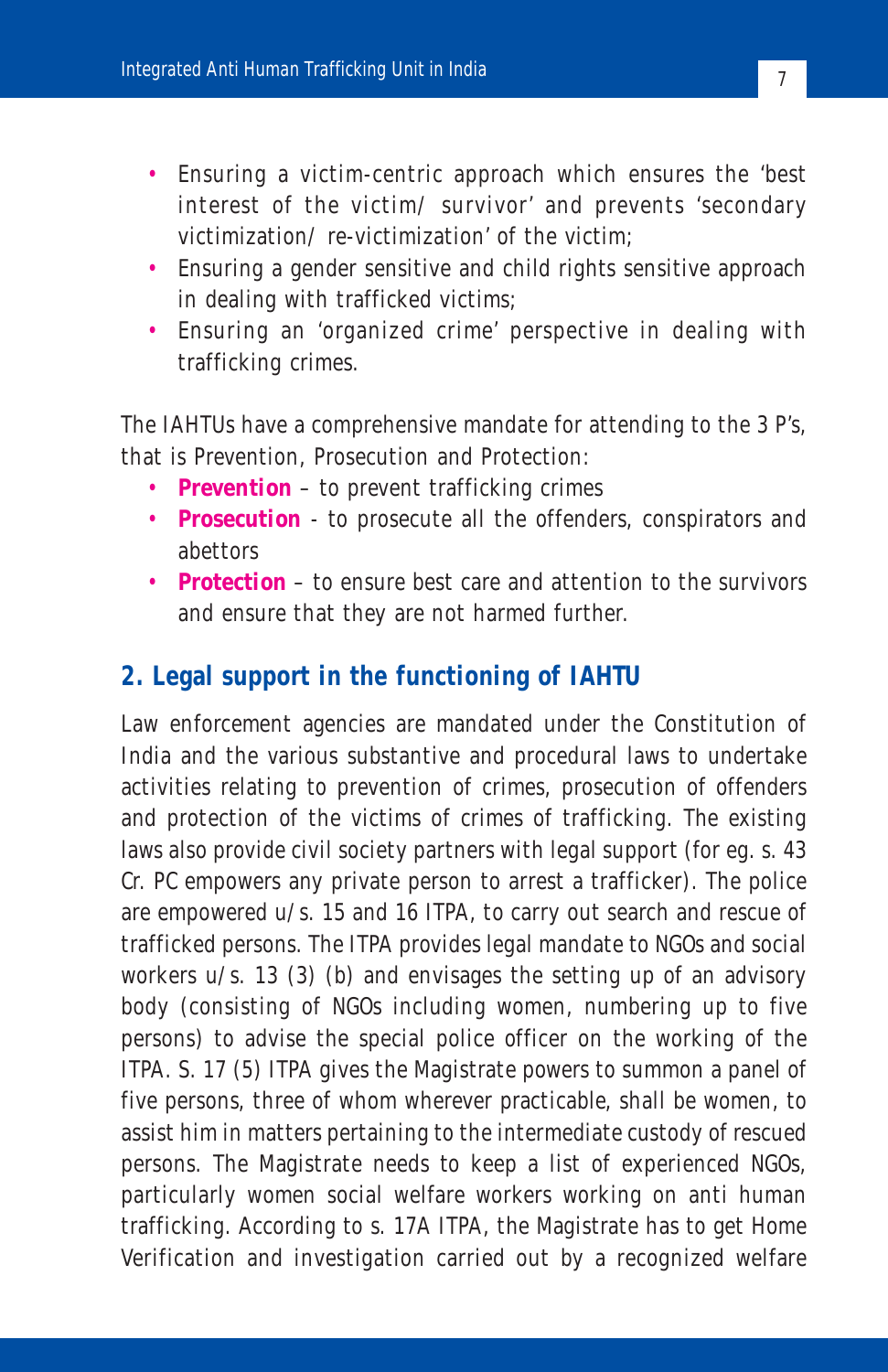institution or NGO regarding the capacity or genuineness of the parents, guardian or husband before the rescued person is returned to them. Thus, ITPA provides for a wide-ranging involvement of NGOs in the implementation of the Act. Furthermore, ITPA envisions a synergy of efforts among the Judiciary, Executive Magistrate, Police, other

government departments and NGOs; thereby ensuring a comprehensive and rights based approach towards victims of trafficking. This vision and mandate can be aptly implemented with the setting up of the IAHTU.

The mandate of IAHTU includes dealing with human trafficking for all types of exploitation, including forced/ exploitative labour. Therefore, the services of



The Home Minister of Andhra Pradesh launching the first Integrated Anti Human Trafficking Unit (IAHTU) in India on 22 January 2007, along with UNODC and state government officials.

IAHTU may be utilized for carrying out rescue and after care of victims of trafficking for forced labour, under the labour legislations and trafficking for other forms such as forced marriages, illicit adoption, begging, etc. under the relevant legislations.

#### **3. Location and jurisdiction of IAHTU**

IAHTU (s) are to be set up in locations that require focused attention. **These places could be the source – transit – destination areas where trafficking is rampant**. The aim is that the state police needs to establish several IAHTU (s) across the state and at all places which require focused attention and comprehensive responses to combat human trafficking. The widespread prevalence of human trafficking and administrative considerations are the criteria for deciding on a particular location and demarcation of jurisdiction, authority and control of the IAHTU.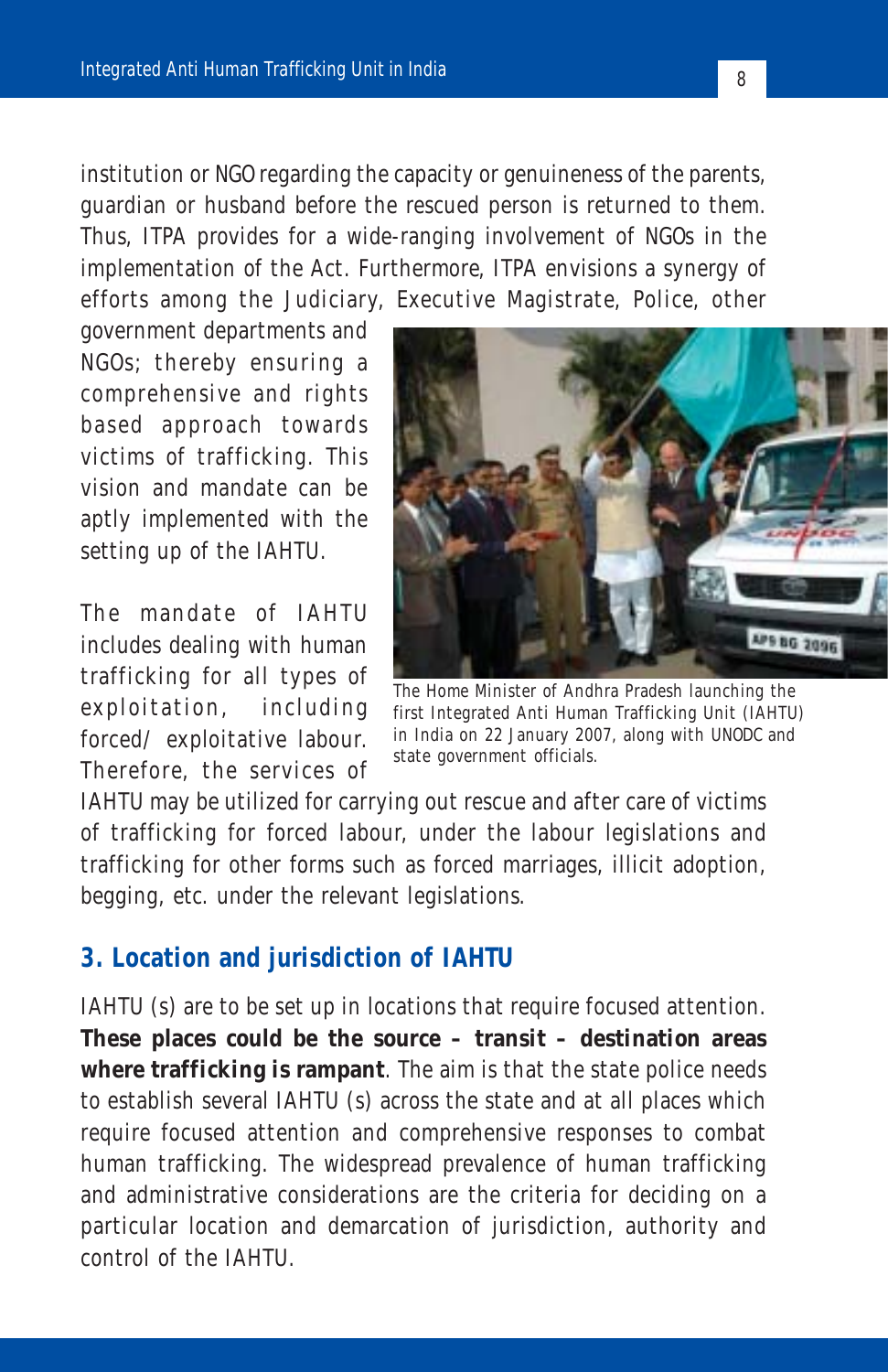IAHTU may also be set up in the Criminal Investigation Department (CID) or any special wing of the state police. These units could be tasked with both intra state and inter state Anti Human Trafficking (AHT) activities.

#### **4. Staff, equipment, infrastructure and resources**

IAHTU should have representation of police, prosecutors and NGOs as well as other departments, viz. labour, health, welfare, etc. as per the requirement of the situation. A suggested module is available in the Appendix with respect to the staff, equipment, infrastructure and resources of the IAHTU (Appendix 1).

#### **5. Memorandum of Understanding (MOU) among stakeholders**



The Chief Minister of West Bengal launching the Integrated Anti Human Trafficking Unit (IAHTU) on 28 June 2007, in the presence of senior officials of the government and UNODC.

Though this Protocol is itself a mandate/ Memorandum of Understanding (MOU) for all the stakeholders to function in synergy, the police may, as deemed fit, draw up a separate MOU with different stakeholders. The mandate prescribed here can be used as a model for the MOUs. In this context, the MOU finalised by the CID of West Bengal with the NGOs is appended for information (Appendix 2).

#### **6. Role of Police in IAHTU**

There should be one senior police officer notified/ earmarked as the Nodal Officer (NO) on anti-human trafficking. This should be an official notified u/s. 13 ITPA as Special Police Officer (SPO). The NO will exercise command and control over the IAHTU and ensure effective functioning,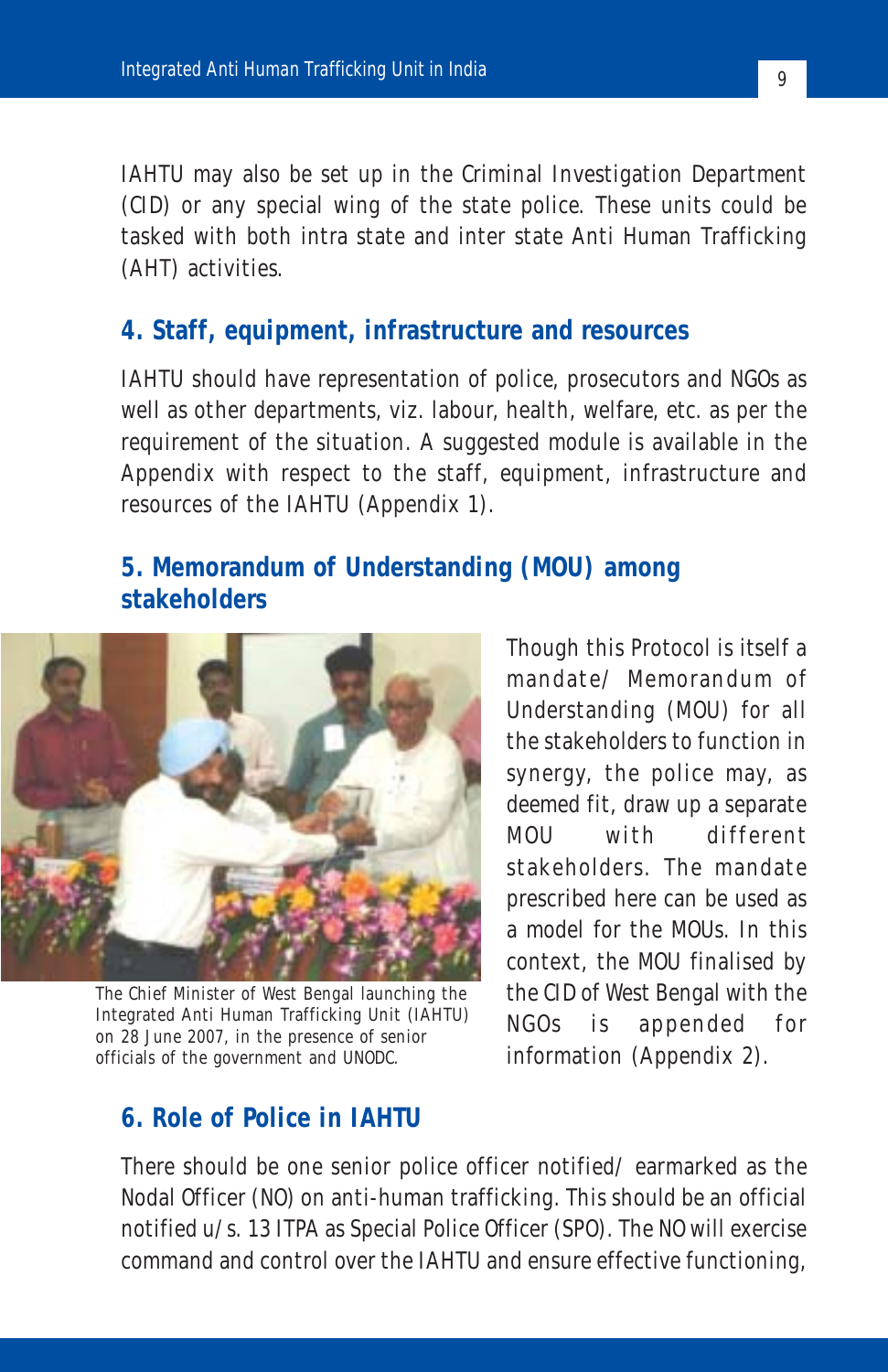best output and best performance. The strength of the IAHTU will depend on its jurisdiction and responsibility. Ideally, there should be adequate representation of women police officials and officials of different ranks. Police officials in the IAHTU will perform the following tasks, within its given jurisdiction:

- Timely collection, dissemination and utilization of intelligence on victims of trafficking and offenders.
- Maintain database of all categories of offenders including recruiters, traffickers, buyers, sellers, transporters, harbourers, 'customers', financiers, etc.
- Maintain database of all places of exploitation, including the source, transit and destination areas as well as places where exploitation takes place under the façade of legal activities (like massage parlours, beer bars, friendship clubs, tourist circuits, film clubs, video parlours, etc.).
- Diligent rescue operations after undertaking thorough research and groundwork (the aim should be the rescue of maximum number of trafficked persons).
- Attend to post-rescue care and attention of rescued victims by involving government agencies and NGOs.
- Carry out professional investigation on all aspects of the crime.
- Ensure effective prosecution and strive for maximum and expeditious conviction of offenders.
- Undertake all post-prosecution/ conviction actions, as per the law.
- Initiate action for restoration and repatriation of victims, in consultation with concerned authorities and NGOs.
- Work closely with the prosecutors on all aspects of law enforcement including drafting charge sheets and other such documents and attend to the legal aspects that come up during investigation.
- Work closely with the prosecutor in monitoring the trial of cases including post-trial requirements (like compensation to victim, closure of brothels, etc.).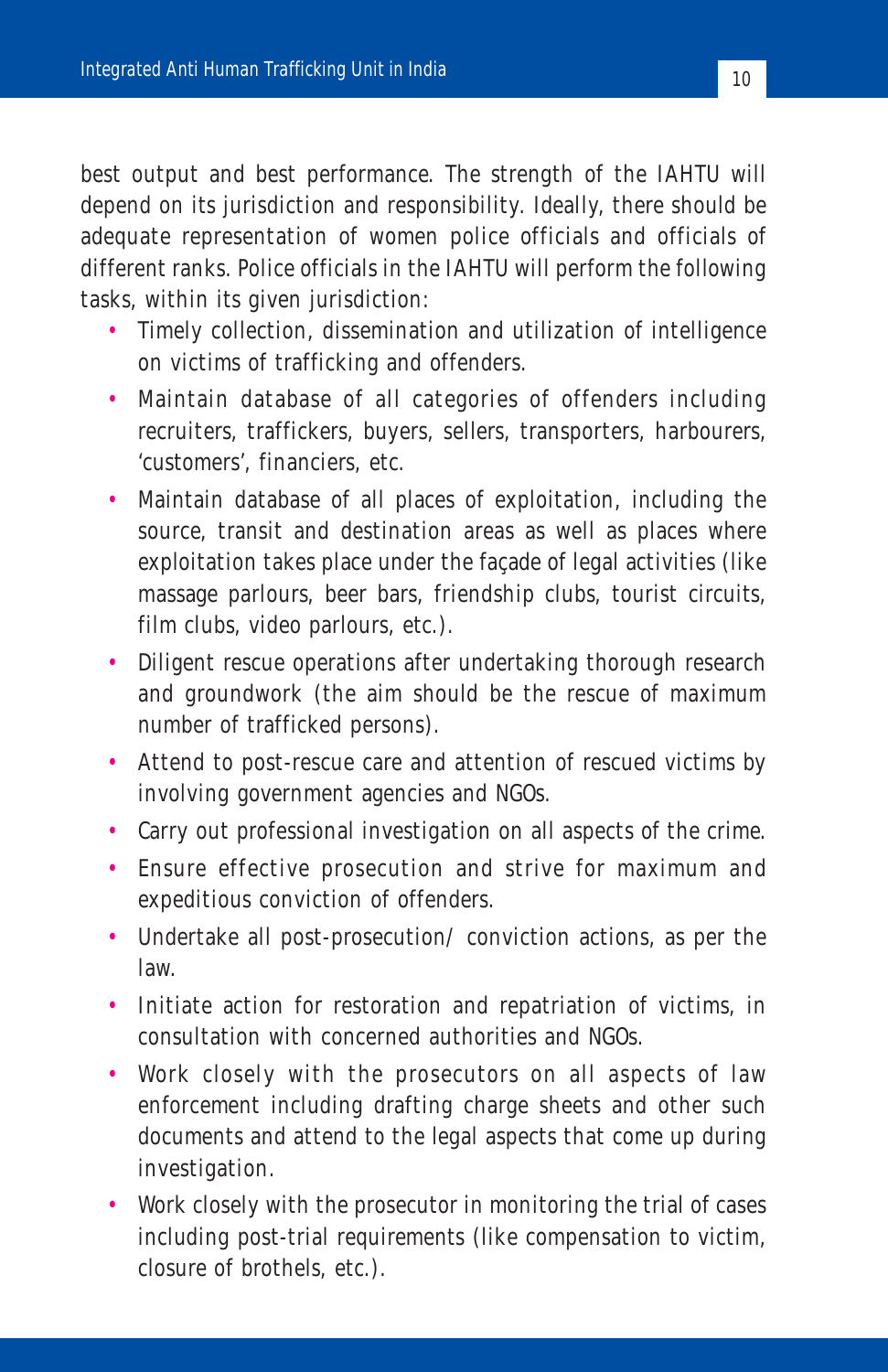- Undertake community policing in vulnerable source areas to prevent trafficking.
- Keep vigil at transit areas, such as railway stations, bus stops, etc. to spot trafficked victims and carry out all steps for timely intervention.
- Maintain constant liaison with other government departments and agencies and associate them for all activities on anti human trafficking.
- Maintain constant liaison with NGOs working on anti human trafficking and associate them for all actions.
- Associate the civil society, corporates and other willing agencies for effective rehabilitation of victims.
- Maintain linkages with the media, subject to the administrative guidelines in the state, so as to ensure non-victimization of victims as well as rights-oriented reporting.
- Any other activity, as deemed necessary, in preventing and combating human trafficking.

#### **7. Role of Public Prosecutors**

Public prosecutors have a vital role to perform in crimes of human trafficking. An ideal situation is when the public prosecutor is involved in the functioning of the IAHTU at all stages, beginning with the drafting of the First Information Report (FIR) and culminating in prosecution/ post-prosecution activities.

Therefore, the IAHTU will associate/ involve public prosecutors in:

- Drafting the FIR and other legal documents.
- Providing legal counseling to rescued victims.
- Assisting the IAHTU during investigation, to ensure that legal protocols are complied with, including matters relating to chain of custody and all legal requirements that arise during investigation (eg. opposing bail, cancellation of bail, cancellation of surety, etc.).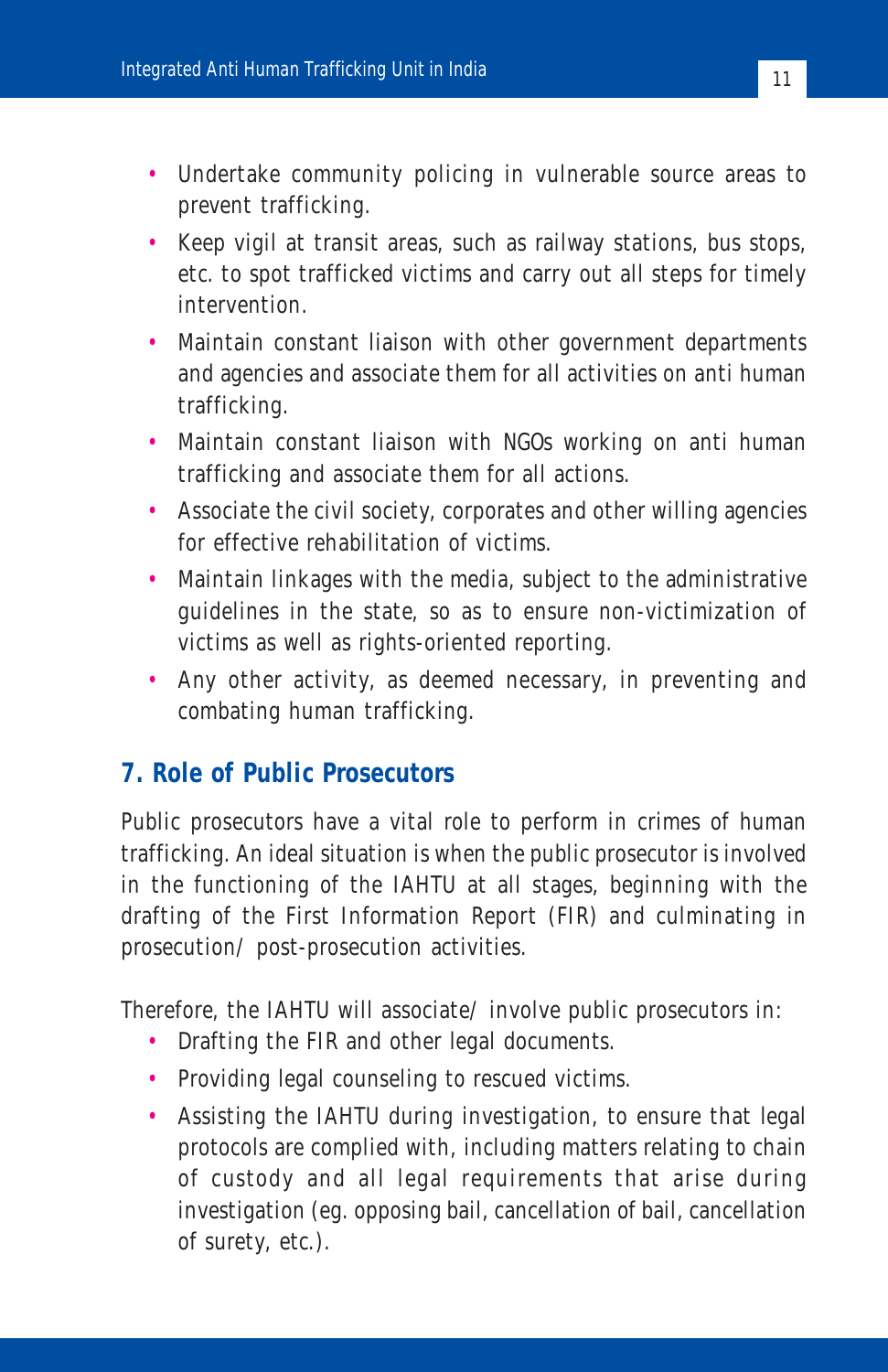- Assisting Investigation Officer (IO) to draft legal documents like the charge sheet.
- Ensuring victim-witness protection before, during and after trial.
- Coordinating with the police for eviction of offenders and closure of places of exploitation.
- Providing compensation/ relief to rescued persons as per the law/ administrative regulations.

#### **8. Role of other government agencies**

Government agencies which perform various tasks in AHT include officials of the Department of Women and Child, Welfare, Labour, Health and Medical, and those running Children's Homes and Shelter Homes set up under the Juvenile Justice Act (JJ Act), as well as Protective Homes set up under the ITPA. Their mandate includes the following activities:

- Respond promptly to any request from the IAHTU in all activities particularly those pertaining to care and attention of victims.
- Hold regular meetings to review the progress of work and share contact addresses, telephones, etc. so that a prompt response can be ensured.
- While conducting raids to rescue trafficked victims, the Labour Department can utilize the services of IAHTU police officials not only to provide security but also for diligent investigation of trafficking linkages, which can lead to the rescue of more victims.
- Ensure that the Department of Women and Child provides all relief to rescued victims without delay.
- Ensure that state provisions to provide interim relief/ compensation to rescued children/ women victims of trafficking are expedited, immediately. For instance, Andhra Pradesh has allocated Rs. 10,000/- to be paid either by the Director, Women Development & Child Welfare or the District Collector, as immediate relief for the purposes of travel, clothing, medicine and other immediate necessities.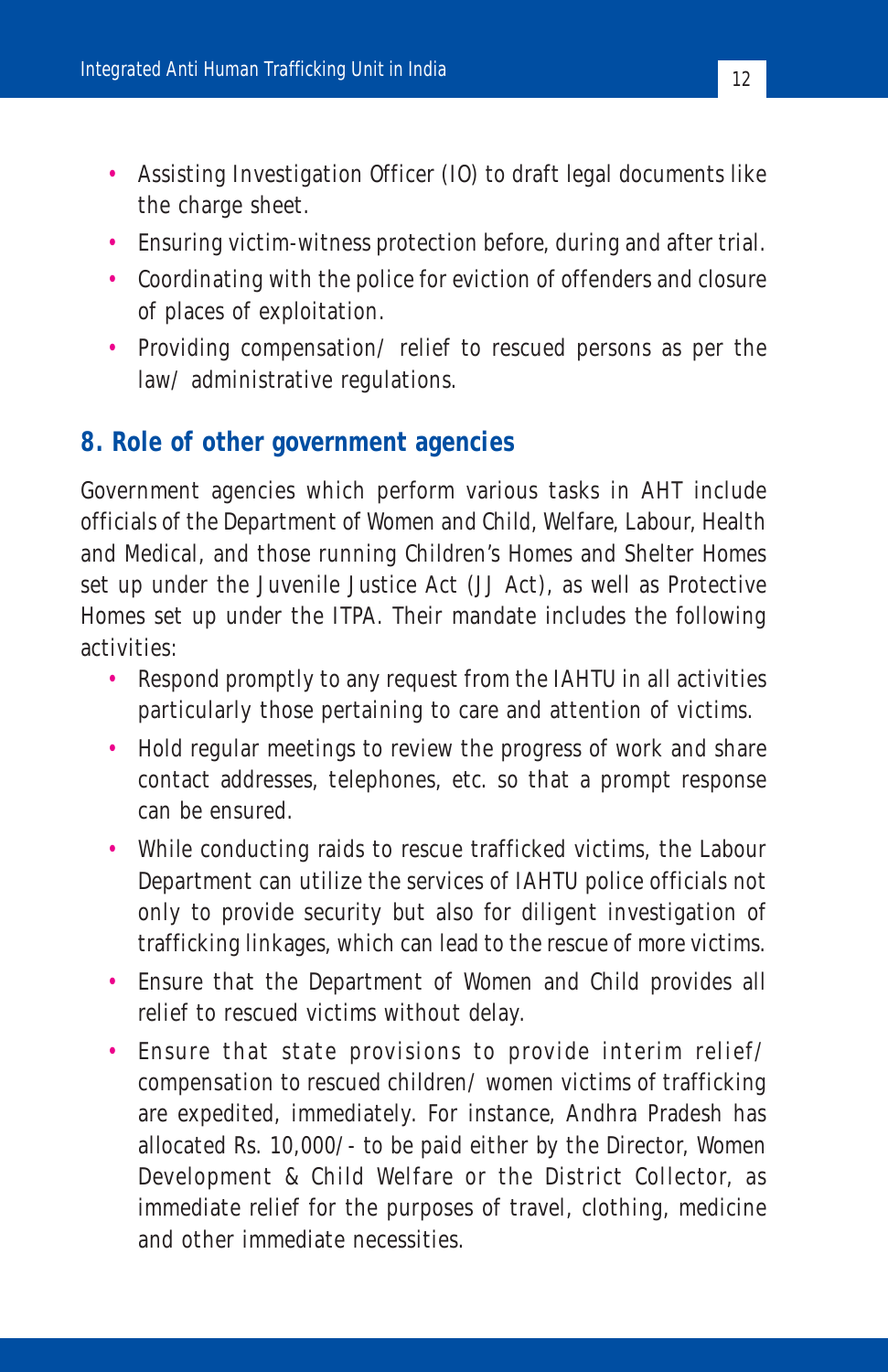#### **9. Role of NGOs/ nodal NGO**

The ITPA foresees NGOs/ social welfare organizations as significant constituents/ components in the implementation of the legislation as brought out in para 2 above. The Bonded Labour System (Abolition) Act, 1976 also provides a specific role to social welfare organizations in the constitution and functioning of the Vigilance Committees in the rescue and rehabilitation of victims of trafficking for forced labour. Similarly, the JJ Act envisages a role for NGOs in the rehabilitation and integration of 'children in need of care and protection', who could be victims of trafficking for any type of exploitation.

NGOs can facilitate all activities of AHT starting with intelligence collection up to conviction of the trafficker. They also have a major role in prevention of trafficking and re-trafficking of victim – survivors. Therefore, the mandate of the NGOs in the IAHTUs is clear:

- Share intelligence and information about victims, vulnerable persons and vulnerable places with IAHTU.
- Act as whistle-blowers against any exploitation and exploiter. Share intelligence and information about the traffickers and all exploiters with IAHTU.
- Support the IAHTU in all steps pertaining to pre-rescue, rescue and post rescue activities.
- Assist the IAHTU in providing medical care and help, legal counseling and psychosocial counselling to rescued victims. Assist the victims to get interim compensation granted by the state governments.
- Assist the IAHTU in liaising with the Shelter Homes, both government and NGO supported, and ensure safe care of rescued persons.
- Undertake efforts for post rescue care and attention of rescued victims, by maintaining proper liaison with concerned state government agencies.
- Take initiative and involve the IAHTU in all prevention activities of trafficking at the source, transit and destination areas.
- Associate other appropriate NGOs and corporates for various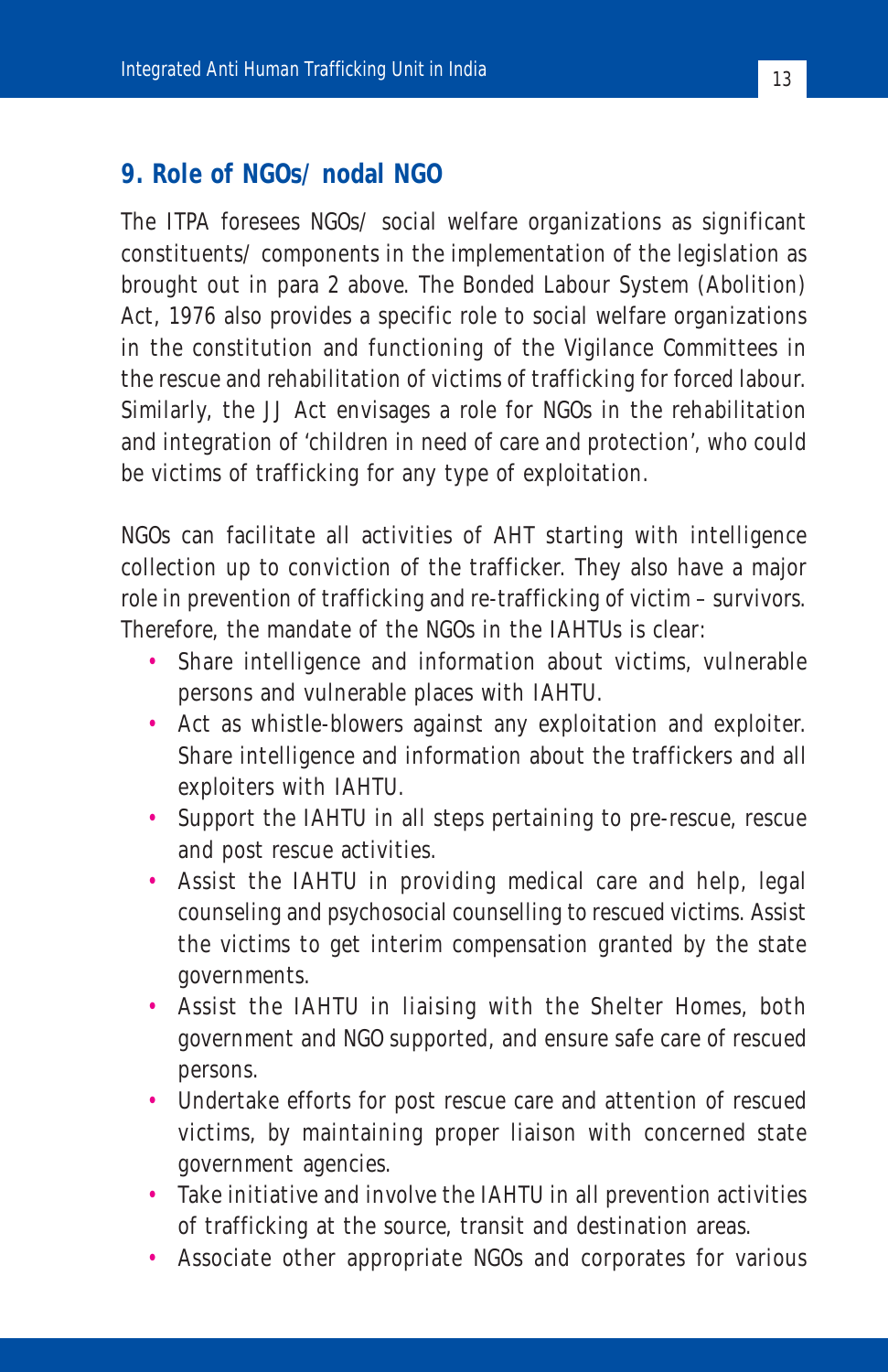activities, especially rehabilitation, providing livelihood skills and employment to rescued persons.

- Provide counselors, translators, support personnel and witnesses as and when required and possible.
- Advise IAHTU on any improvement in functioning.
- As ambassadors of the IAHTU appreciate and recognize good work/ best practices.

#### **10. Role of local government/ Panchayat Raj Institutions (PRI)**

Local governments and PRIs have a major role in identifying vulnerable persons/ places and referring them to the IAHTU. They can also be whistle blowers against recruiters and traffickers; alert IAHTU about missing persons; and work with NGOs to empower vulnerable persons. The synergy of IAHTU with local government institutions and PRIs can help to reduce the harm done to rescued persons. Such initiatives are of tremendous value in preventing re-trafficking.

#### **11. Role of media**

Media can perform a responsible function in the field of anti human trafficking by sensitive reporting. The JJ Act and the IPC prohibit the disclosure of the identity of the trafficked victim vide s. 21 (in case of child in need of care and protection) and 228A (in cases of all victims who have been raped), respectively. In collaboration with the IAHTU, the media can undertake the following activities:

- Create awareness among the masses on all aspects of trafficking and develop zero tolerance to human trafficking.
- Empower vulnerable persons by providing relevant information and thereby prevent trafficking.
- Generate publicity for the IAHTU by reporting its achievements.
- Generate whistle blowers in society against traffickers and encourage people to report instances of trafficking to the IAHTU. The 'culture of silence' should be substituted with 'zero tolerance' to human trafficking.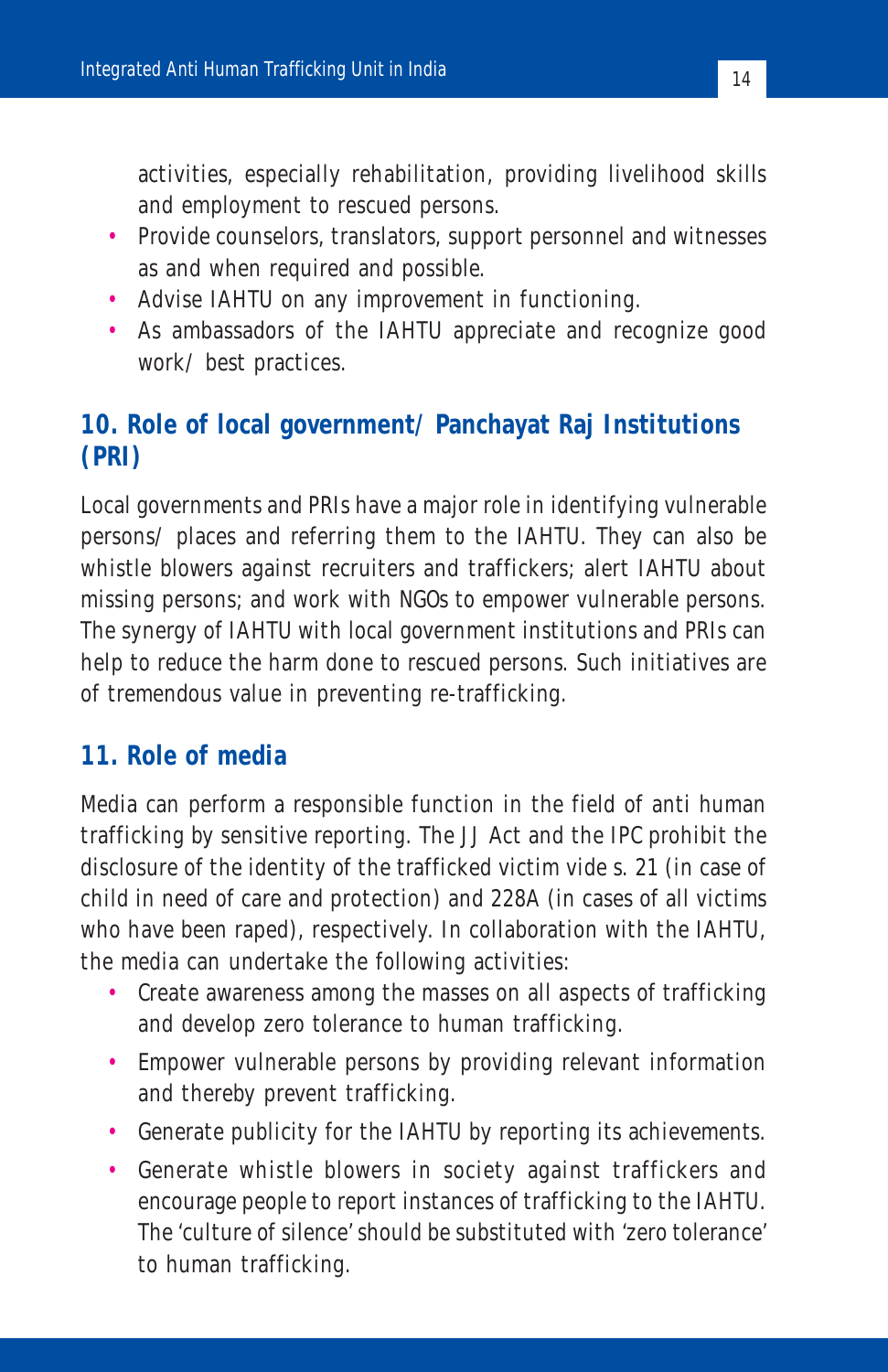

The Integrated Anti Human Trafficking Unit (IAHTU) of Goa being launched by the Chief Minister on 24 March 2007, in the presence of senior officials of the state government and UNODC.

- Develop synergy among all stakeholders in all aspects of Prevention, Prosecution and Protection.
- Ensure that media follows protocols and regulations in protecting the rights of the victims and survivors.

#### **12. Database/ reporting format**

Developing and sharing a database on traffickers and victims should be one of the major activities of the IAHTU. Building up a comprehensive database on traffickers and exploiters (including recruiters, buyers, sellers, harbourers, transporters, financiers, 'customers', etc.) will help in breaking their 'organized crime networks'. Similarly, a database on victims and vulnerable persons/ communities will help to prevent them from being trafficked.

This database must be shared with all concerned police agencies to ensure prompt action, when required. The IAHTU database should contribute to the district database and to the state database which should eventually be amalgamated into the national database in the National Crime Record Bureau. The data must be updated at all levels on a monthly basis and disseminated to all concerned, without any delay. It may be data for just one person, but it could be critical intelligence for another. Hence, no time should be lost in dissemination.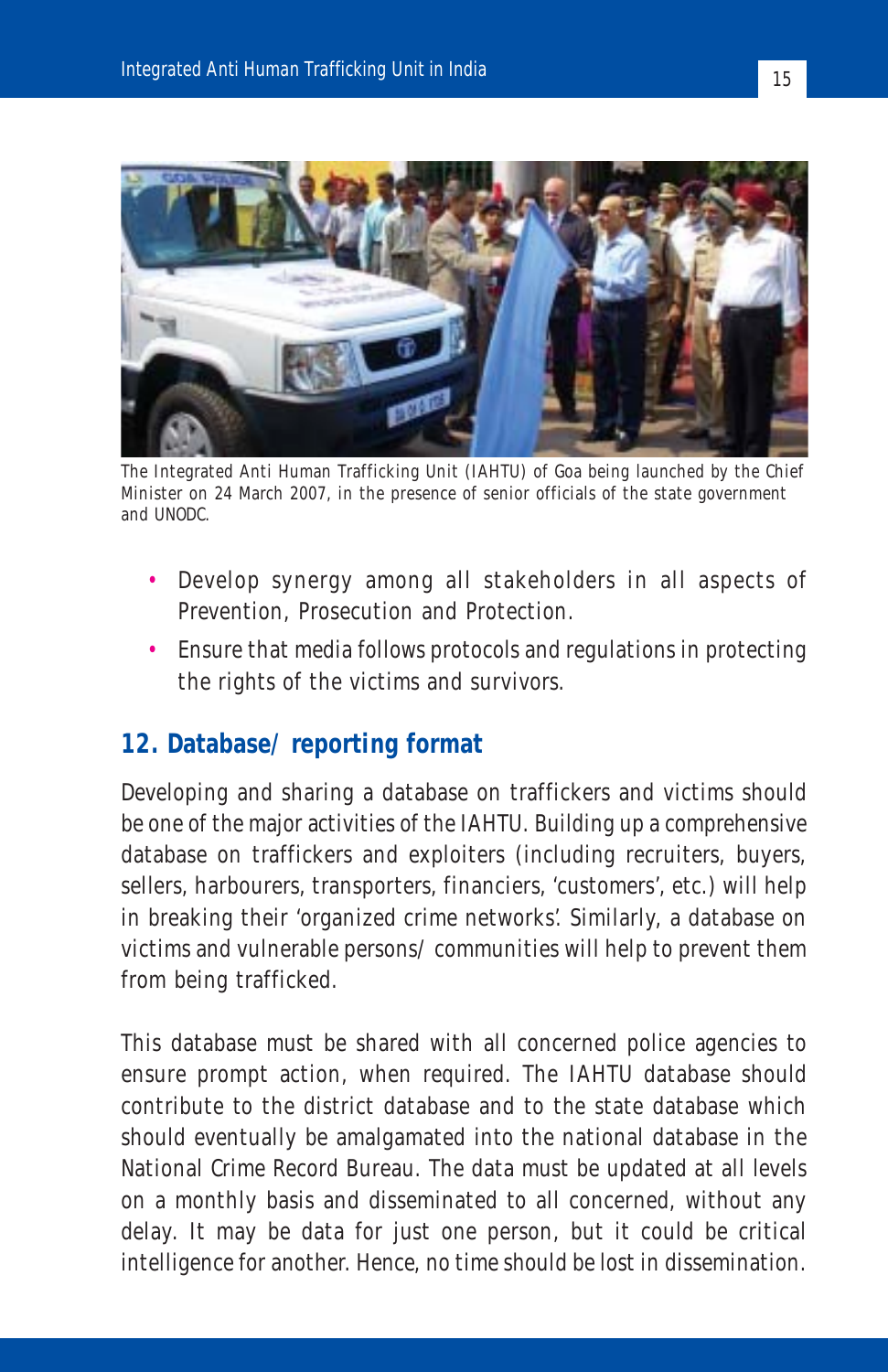#### **APPENDIX 1**

#### **1. Structure of IAHTU**

An officer of the rank of Deputy Superintendent of Police (Dy. SP) would head each IAHTU. He/ she will be the anti-human trafficking officer (AHTO) and would be supported by adequate number of inspectors/ sub-inspectors of police, head constables/ constables. The IAHTU should necessarily comprise of women police officials. The overall supervision of the IAHTU will be with an official designated by the state government/ DGP.

A nodal NGO identified by the state police will support each IAHTU. In consultation with the AHTO, this nodal NGO can associate other local NGOs as and when required, restricting the number to three NGOs per IAHTU.

#### **2. Staff of IAHTU**

The State Police will provide the required manpower to run the IAHTU (s). Efforts should be made to ensure that at least 30% of the IAHTU personnel are females. It is advisable that officials of IAHTU are selected from the personnel already trained by the UNODC in the anti-human trafficking project. Their posting may be made for fixed term tenures, to the extent possible.

#### **3. Infrastructure and Resources of IAHTU**

#### **3.1 Accommodation**

The state police will provide the necessary accommodation for each IAHTU. Keeping in view the nature of the work, especially in relation to assistance provided to victims of trafficking, it is advisable to provide for one dedicated interview/ counseling room within each unit.

#### **3.2 Logistics and other infrastructure**

Each IAHTU needs to be provided with the following equipment: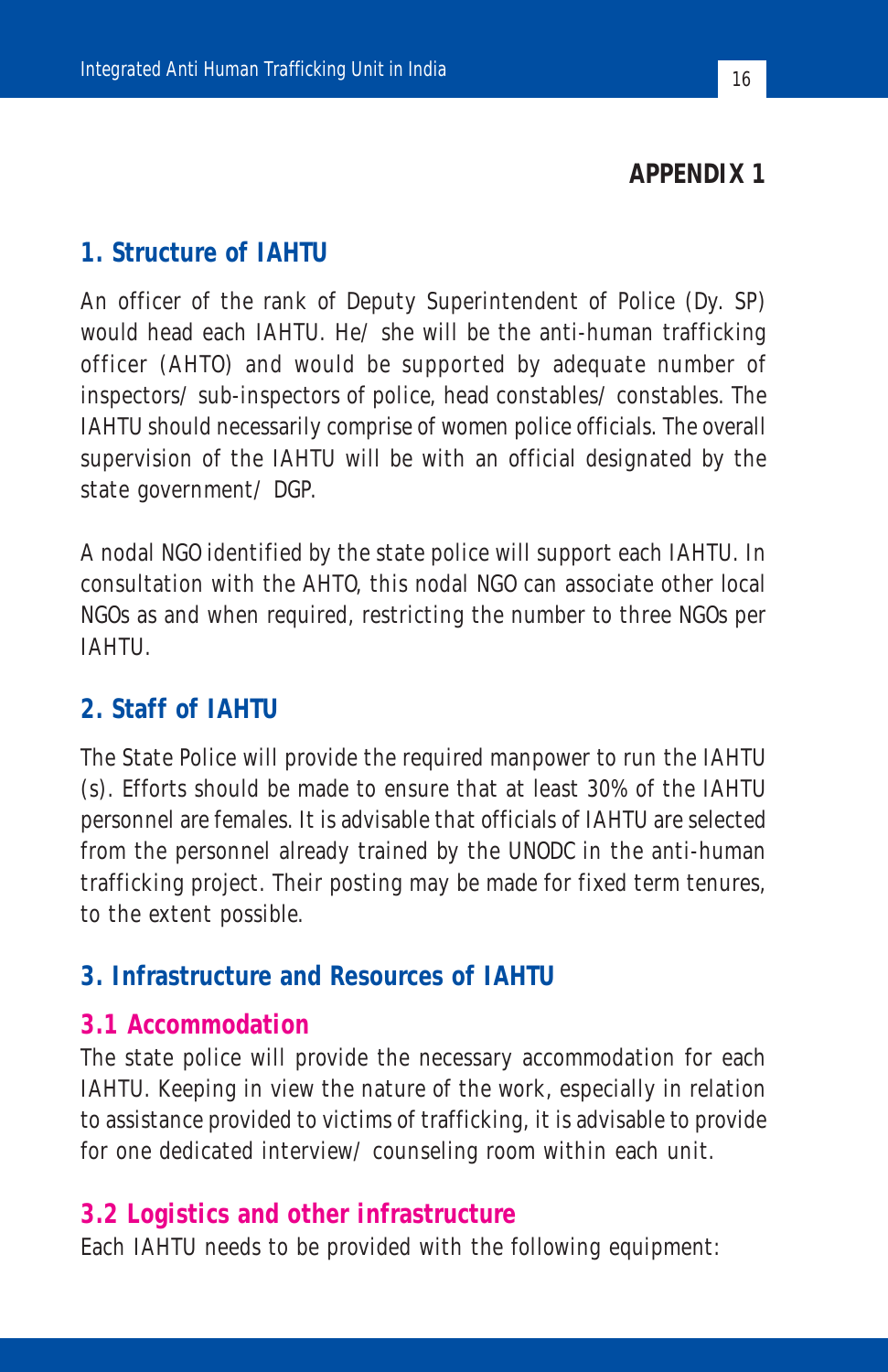- One vehicle per IAHTU (Tata Sumo has been preferred by the states where the IAHTU was set up under the UNODC project).
- One desktop computer with accessories per IAHTU (including printer-fax-scanner, UPS, modem for internet connection).
- Three mobile phone equipments for each IAHTU.
- Equipment for conducting videography, photography, etc. during rescue and for collection of evidence.

#### **3.3 Contingency Fund**

Each IAHTU needs to be provided a consolidated grant of Rs 1,00,000/ - (Rupees One lakh) as a minimum, for meeting expenditures on contingency items (which include non-expendable, expendable and contingency items) on an annual basis. The following are the essential items:

- **•** Basic furniture, if required.
- **•** Purchase of essential books including law books required for the IAHTU.
- **•** Purchase of stationery for the office and for computer systems in the IAHTU.
- **•** Contingency expenditure towards the care and attention to victims and survivors, including expenditure on food, clothes, medicines, psychosocial support, legal support etc.
- **•** Honorarium to NGO partners (subject to a maximum of three per IAHTU), a minimum of Rs 5,000/- per month, per NGO, totalling Rs 15,000/- per month, per IAHTU.

Authorized auditors of the State Government may periodically audit the accounts for this Contingency Fund.

#### **3.4 Expenditure**

The expenditure on running costs and repairs etc. of vehicles and other equipment will have to be borne by the state police. The drivers of the vehicles are also to be provided by the state police. Depending on the specific requirements, it will be the responsibility of the state police to provide any other resources required by the IAHTU (s).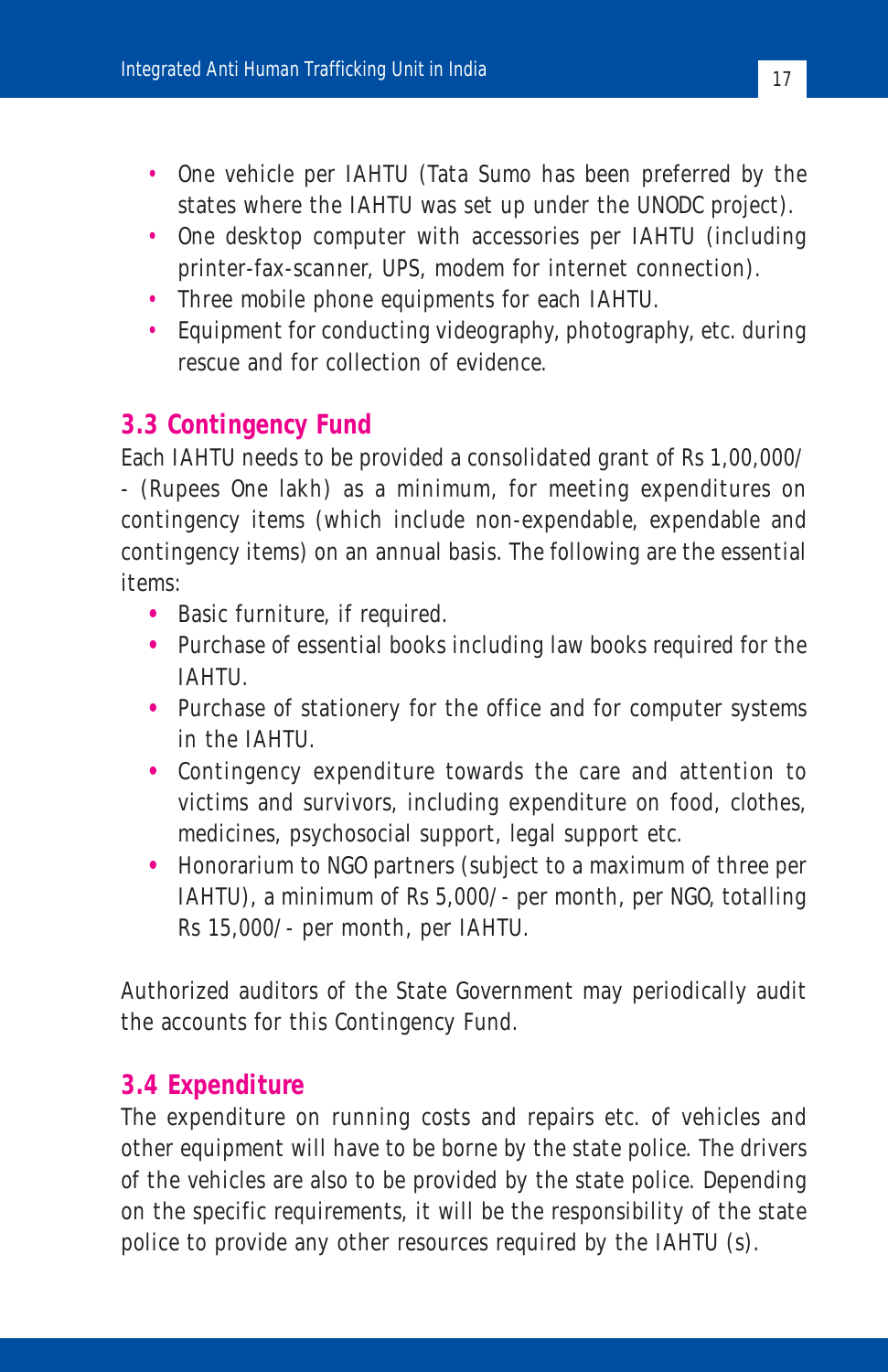(*Note:* In the IAHTUs set up by UNODC, in the project states, UNODC had provided all non-expendable stated in para 3.2 and the contingency fund stated in para 3.3).

#### **3.5 Training**

Officials supervising the IAHTU should ensure that all stakeholders in AHT (police, government officials, executive magistrates, NGOs etc.) are given regular training on all aspects to enhance/ refresh their knowledge (of the law, procedures, human rights principles, etc.), skills (technical and scientific as well as psychosocial methods in attending to victims/ witnesses etc.) and all related aspects.



The Chief Minister of Bihar, launching the Integrated Anti Human Trafficking Unit (IAHTU) on 07 November 2007, in the presence of senior officials of the government and UNODC.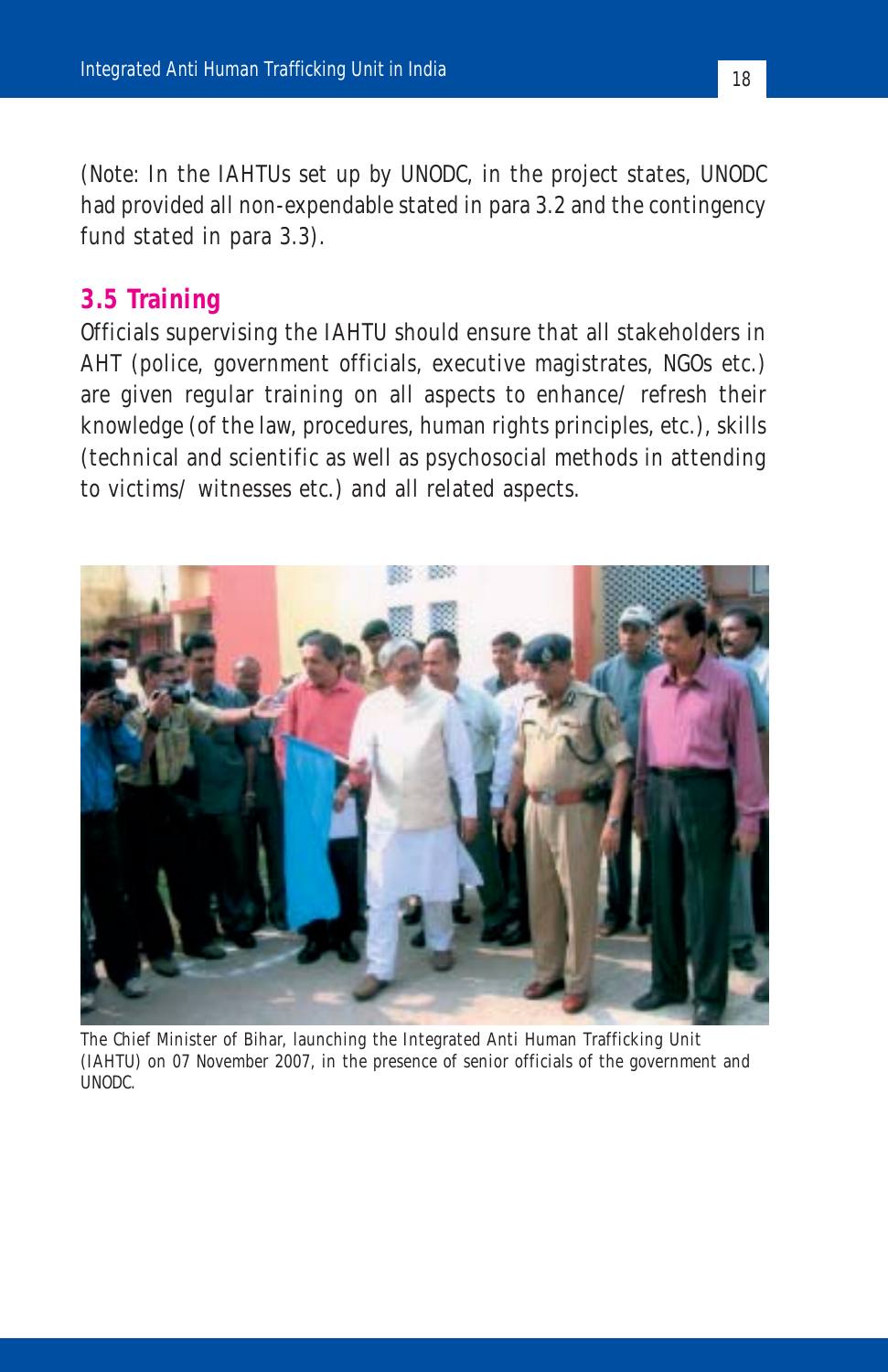**APPENDIX 2**

#### **CONTRACT**

**Dated** 

MEMORANDUM OF CONTRACT made this ………. day of September 2007, between the Spl. Inspector General & Deputy Inspector General of Police, CID, Special Cell, West Bengal and ……. (hereinafter referred to as the Subscriber), whose address is, ………… .

WHEREAS Criminal Investigation Department desires to engage the service of the subscriber on the terms and conditions hereinafter set forth and

WHEREAS the subscriber is ready and willing to accept this engagement of service with Criminal Investigation Department on the said terms and conditions,

NOW, THEREFORE, the parties hereto agree as follows:

#### **STATUS**

The Subscriber shall be considered as having the same status of an independent Subscriber.

#### **2. NATURE OF SERVICES**

#### **PROVIDE**

- a) As part of the AHTU, participate in all activities of the AHTU, on Rescue and Post rescue care and attention.
- b) Link up with the NGOs in the Country and elsewhere and take proper steps for the restoration/ repatriation of the rescued persons.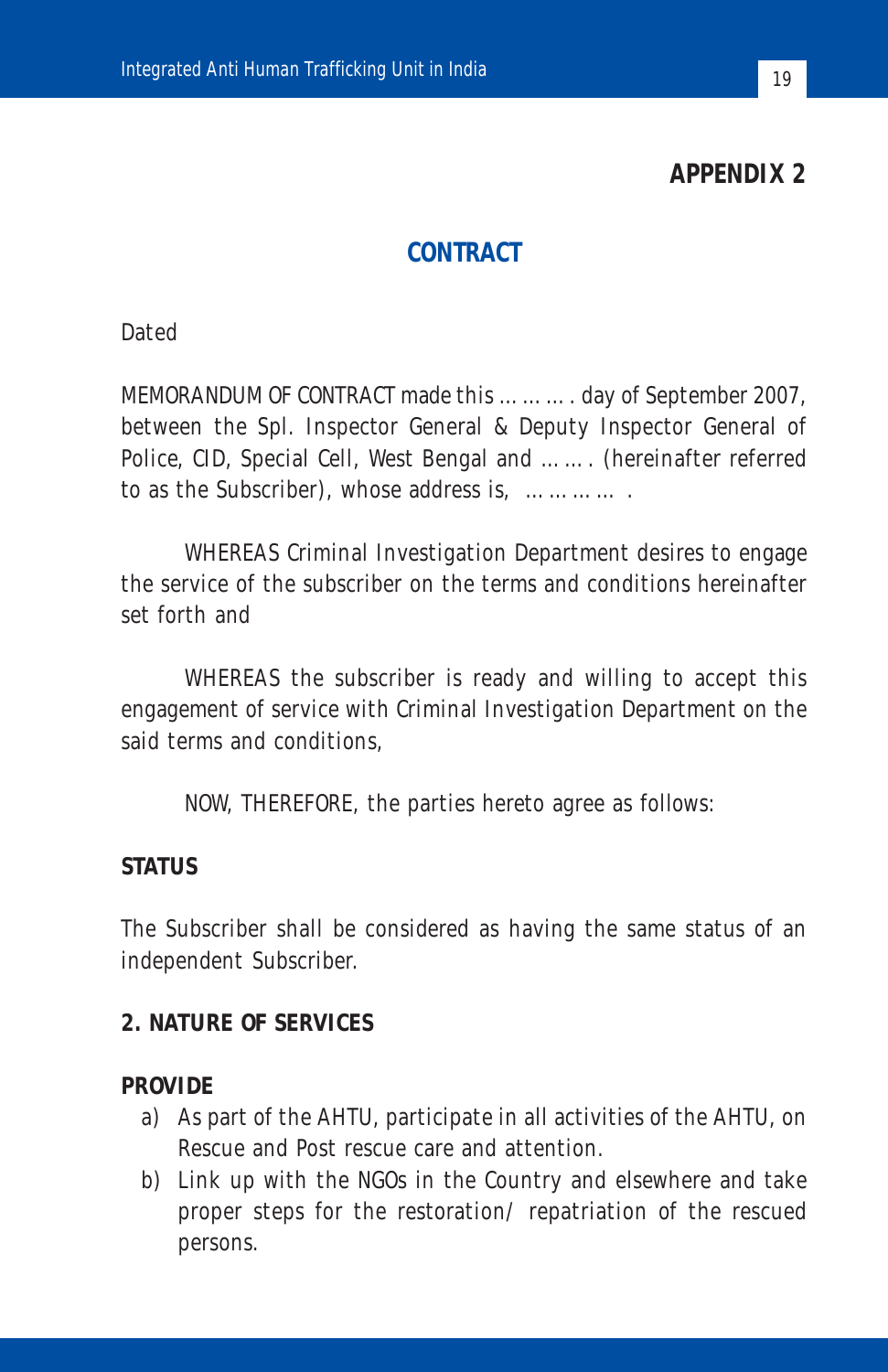- c) Provide Resource persons for anti-human trafficking training conducted by CID WB.
- d) Provide legal support inside and outside court.
- c) Accompaniment during special drives conducted by CID,WB.
- e) Give access to long and medium duration shelter home for trafficked victims.
- f) Post rescue trauma counseling.
- g) Loan of IT trained office assistance for few hours per week.
- h) Access to research findings.

#### **3. DURATION OF AGREEMENT**

The contract will be for a duration of six months from the date of signing of this contract

#### **4. CONSIDERATION**

The total professional fee of Rupees 5,000/-(Rupees five thousand only) will be given on monthly basis.

#### **5. RIGHT AND OBLIGATIONS OF THE SUBSCRIBER**

- (a) The rights and obligations of the subscriber are strictly limited to the terms and conditions of this Agreement. Accordingly, the Subscriber shall not be entitled to any benefit, payment, subsidy, or compensation from CID, WB, except as expressly provided in Article 4 of this Agreement.
- (b) The Subscriber shall be solely liable for claims by third parties arising from the Subscriber's own negligent acts or commissions in the course of performing this Agreement, and under no circumstances shall CID be held liable for such claims(s) by third parties.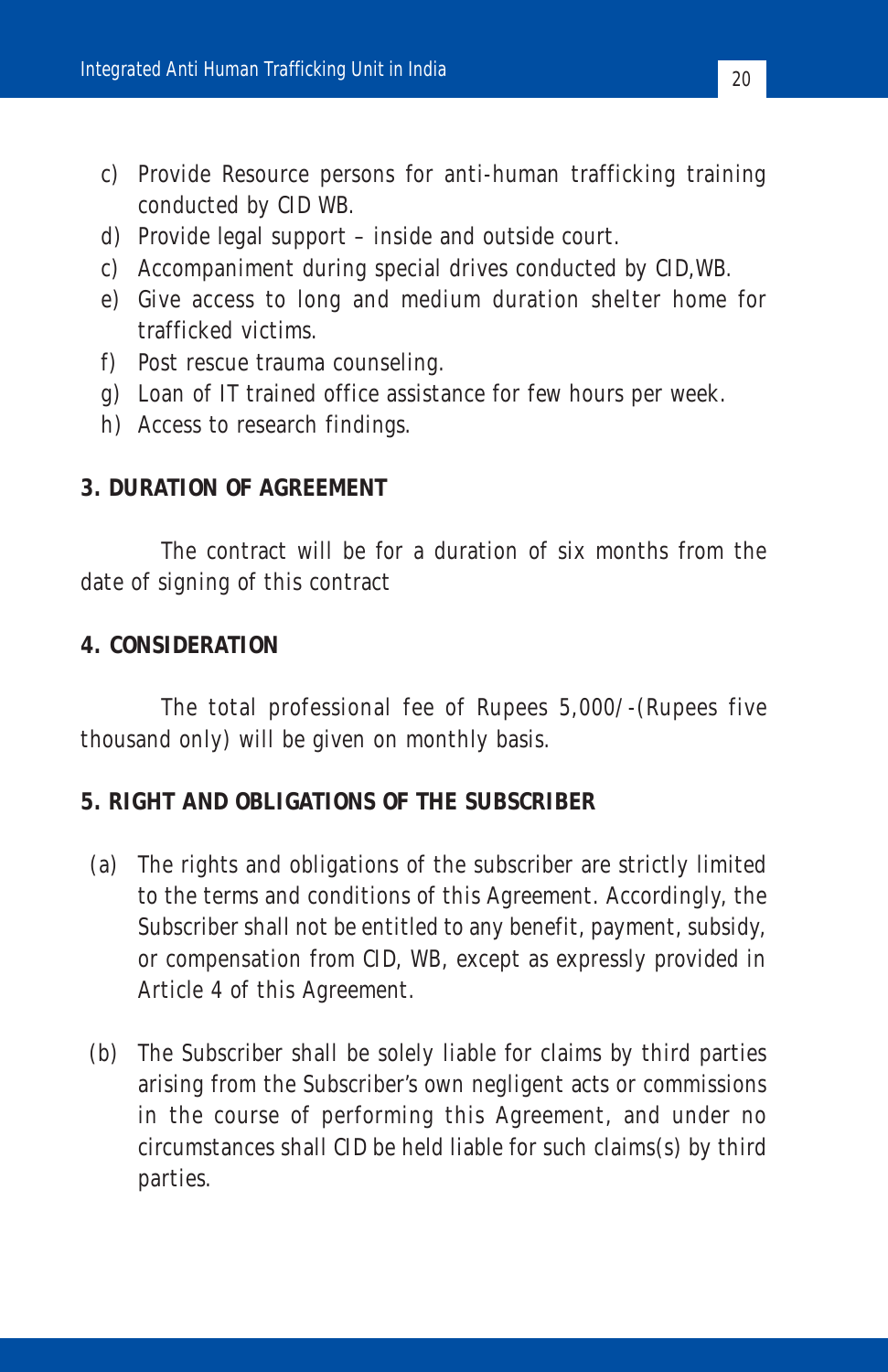#### **6. ARBITRATION**

Any claim or dispute arising out of or in connection with this Agreement or any breach thereof, if not settled by direct negotiation, shall be settled by arbitration in accordance with the Arbitration Rules as at present in force. The parties hereto agree to be bound by any arbitration award rendered in accordance with this final adjudication of any dispute.

#### **7. PRIVILEGES AND IMMUNITIES**

Nothing in or relating to this Agreement shall be deemed a waiver of any of the privileges and immunities of the CID.

IN WITNESS WHEREOF, the authorized representatives of the parties have executed this Agreement.

**8.** Addl. DGP CID West Bengal will be the final authority to decide on all matters of AHTU and his decision will be binding on all concerned.

| Spl. Inspector General of Police,<br>NGO 1 |  |
|--------------------------------------------|--|
| NGO 2<br>Special Cell                      |  |
| NGO 3<br>CID, West Bengal                  |  |